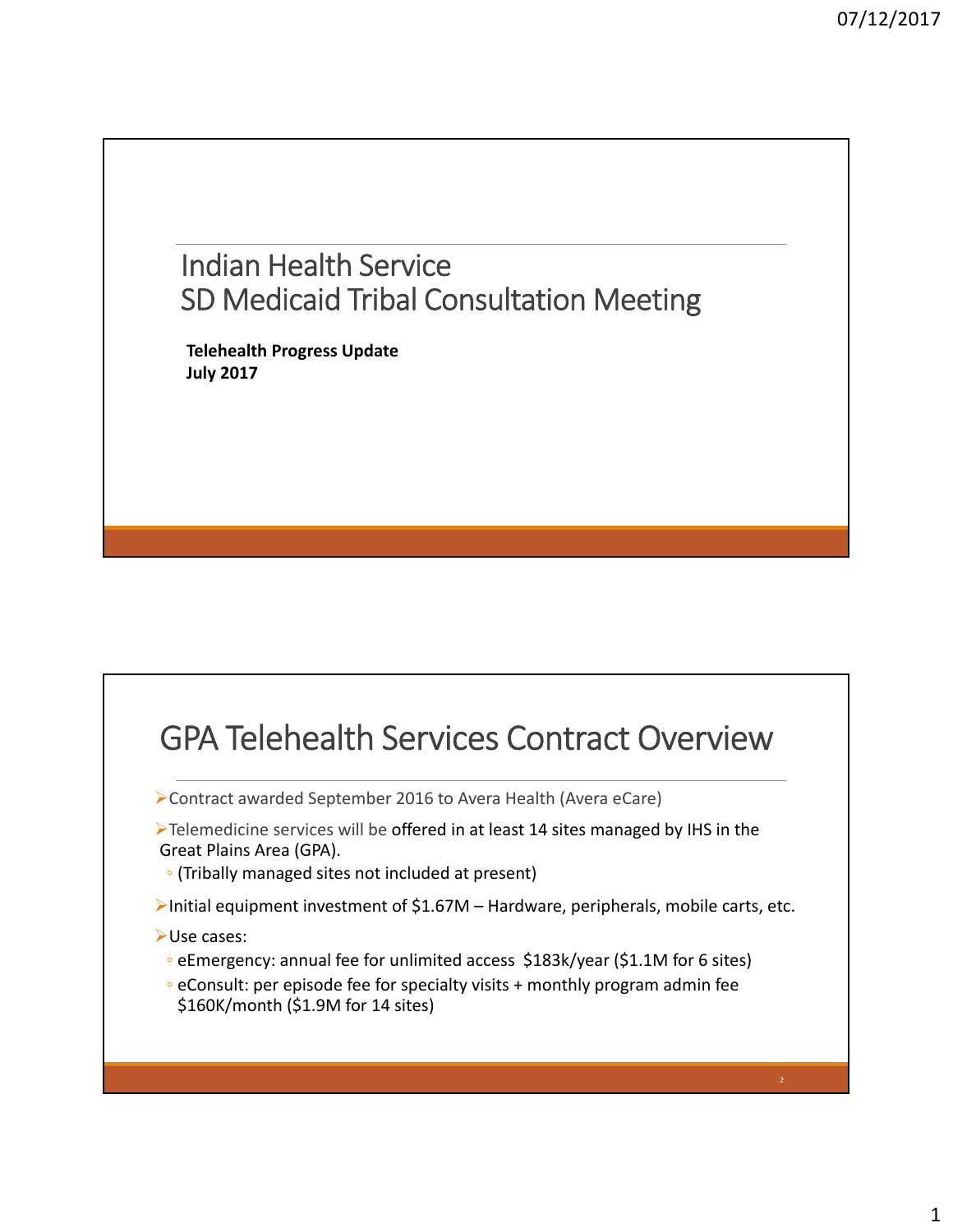| <b>Emergency Departments</b>                                       | <b>Sub-Specialty</b> |
|--------------------------------------------------------------------|----------------------|
| Pine Ridge<br>1.                                                   | Rapid City<br>1.     |
| Rosebud<br>2.                                                      | Wagner<br>2.         |
|                                                                    | 3.<br>Ft. Thompson   |
| Eagle Butte<br>3.                                                  | Lower Brule<br>4.    |
| Omaha Winnebago<br>4.                                              | 5.<br>Sisseton       |
|                                                                    | Wanblee<br>6.        |
| .5.<br><b>Fort Yates</b>                                           | Kyle<br>7.           |
| <b>Belcourt</b><br>6.<br>Tele-ED listed in order of implementation | 8.<br>McLaughlin     |
|                                                                    | 9.<br>Ft. Yates      |
|                                                                    | Eagle Butte<br>10.   |
|                                                                    | 11. Winnebago        |
|                                                                    | 12. Belcourt         |
|                                                                    | 13. Pine Ridge       |
|                                                                    | 14. Rosebud          |



Services began **in June 2017** with eEmergency services fully operational for: Rosebud, Pine Ridge, Eagle Butte, Omaha Winnebago, Fort Yates, and Belcourt.

Tele‐Specialty implementation planning meetings began the week of 7/10/2017 with Avera and all 14 service units. Estimated rollout is Fall 2017.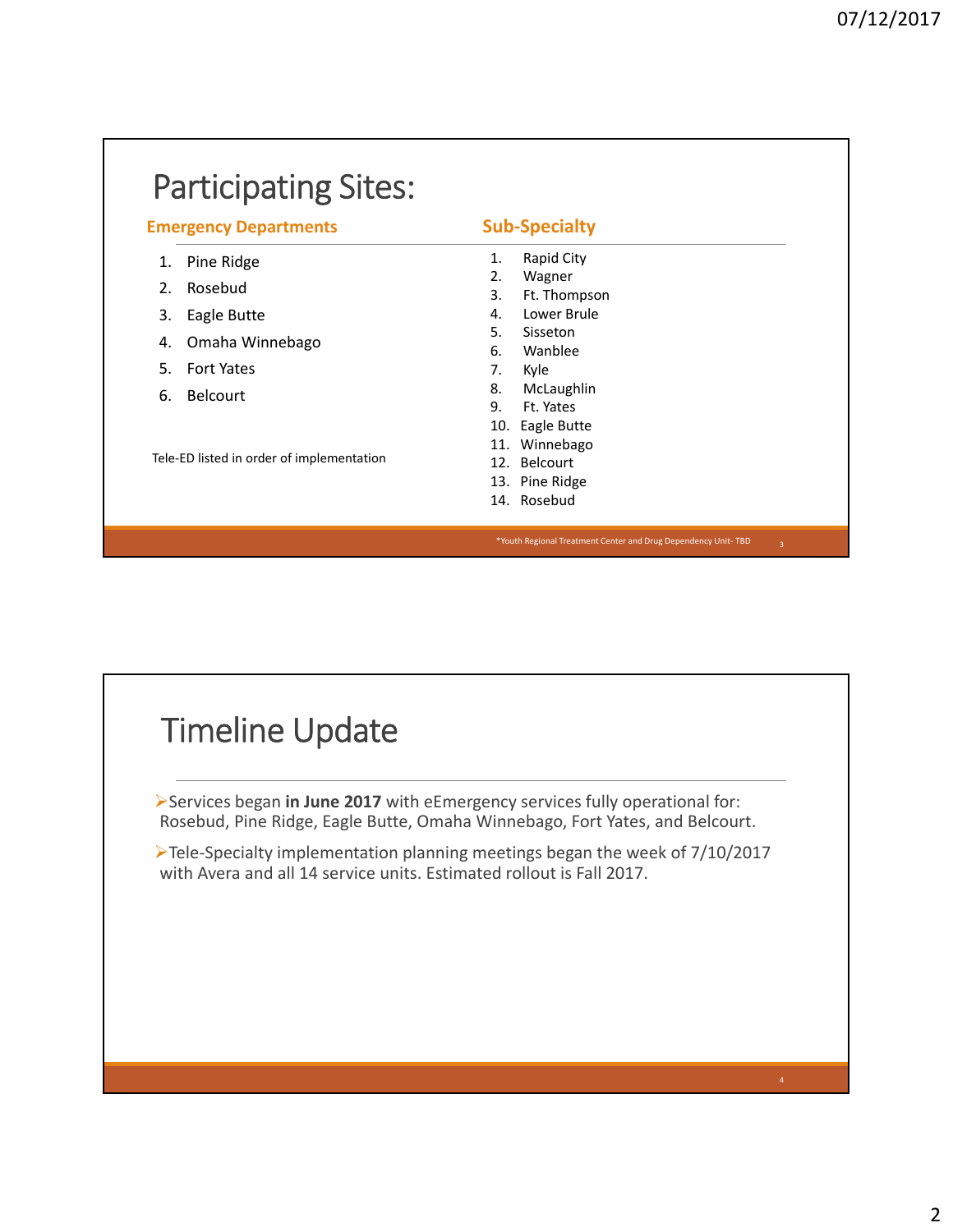

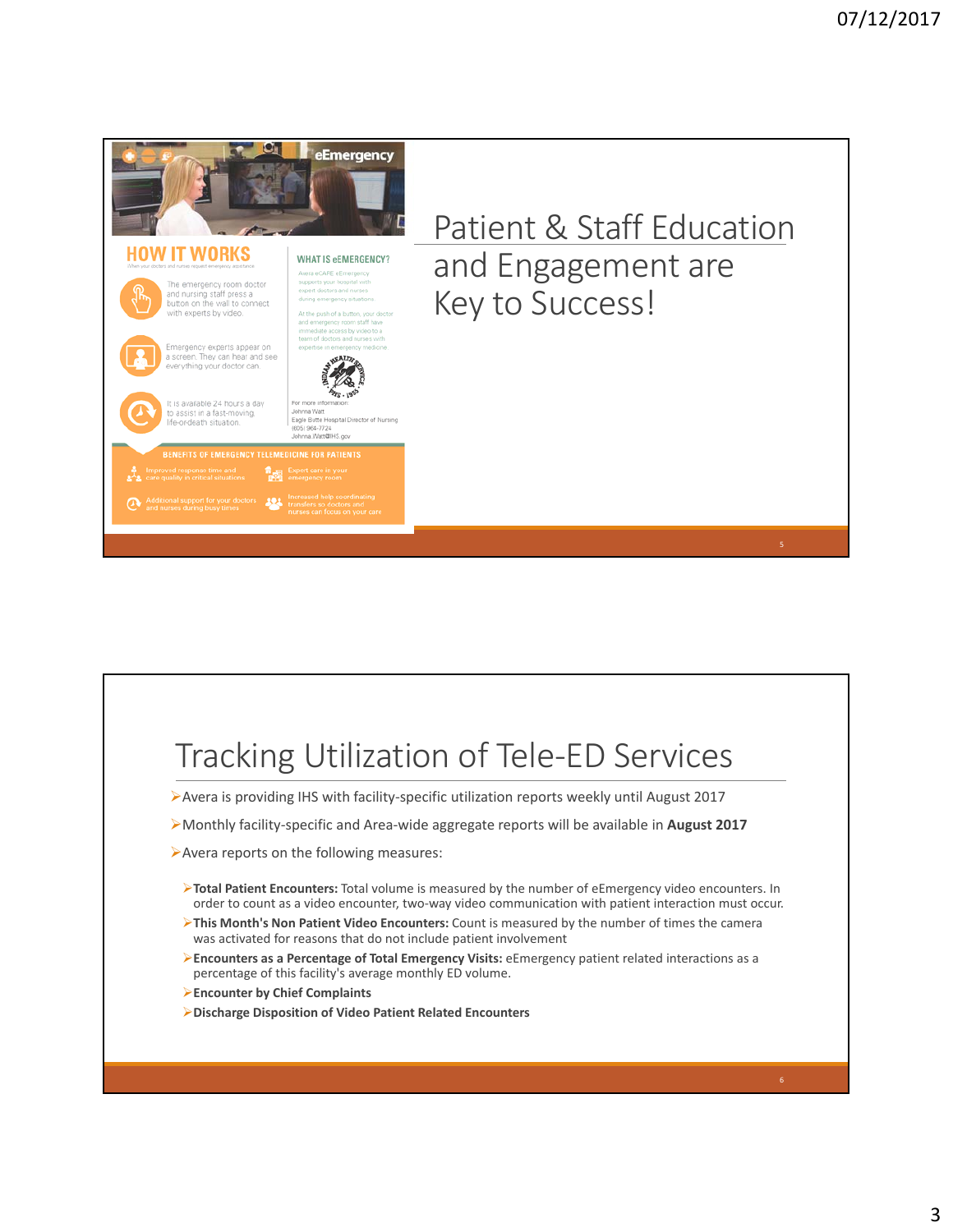